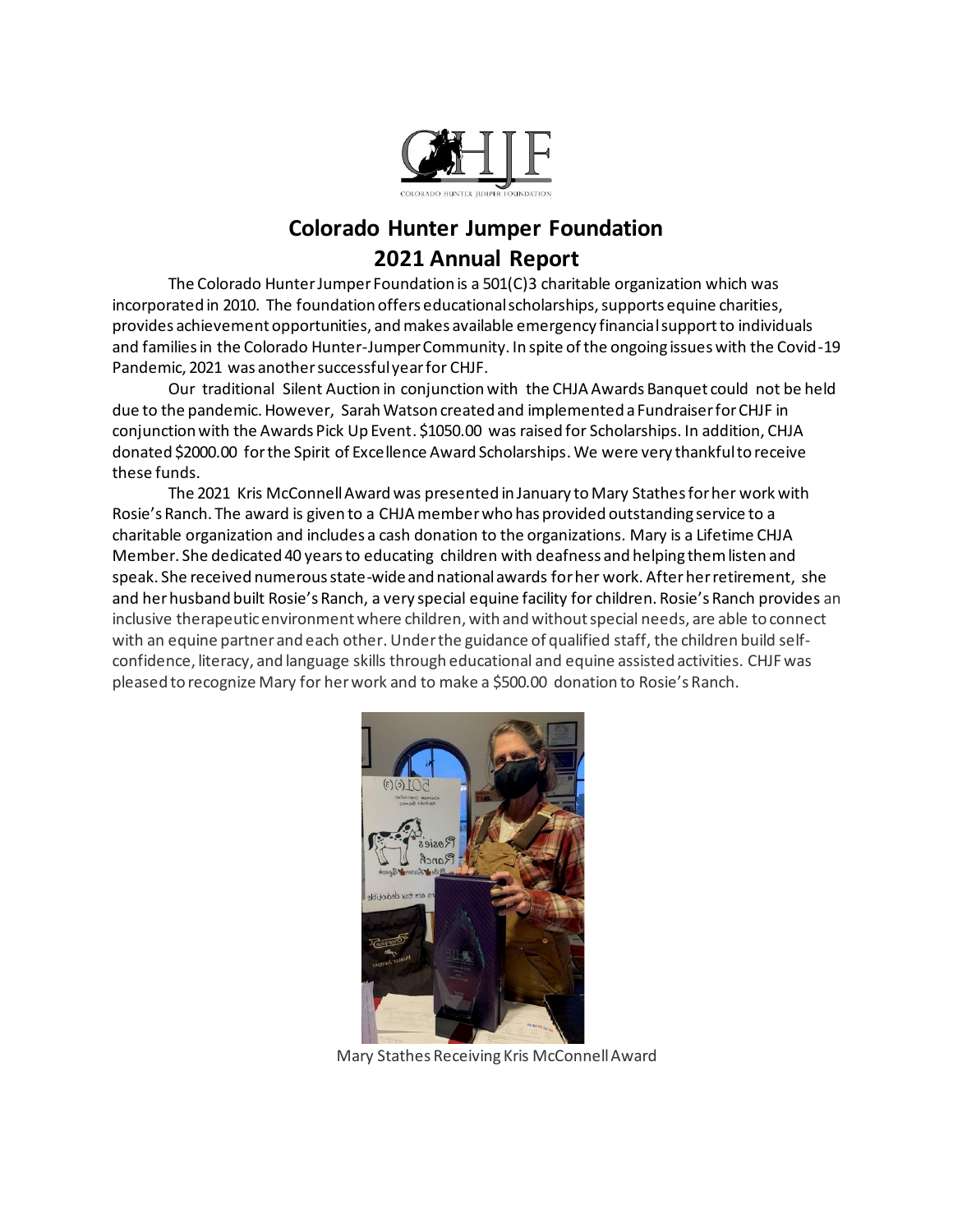In April, CHJF donated \$5000.00 to assist long time CHJA member Betty Weber. Bini Abbott, another long time CHJA Member, administered the fund on behalf of CHJF. Also in April, CHJF received a very generous \$10,000.00 donation for scholarships from CHJA and a \$25.00 donation from a CHJA member In May, Gold Crest Sport Horses donated \$1380.00 raised at the Gold Crest Charity Challenge Horse Show. These donations were all greatly appreciated.

Thanks to our donors, we awarded \$16,000.00 in Scholarships in June of 2021. Scholarships were awarded in several categories. Category A scholarships went to students just starting their postsecondary educational programs. Category B scholarships went to students who are continuing their educational programs. Spirit of Excellence Scholarships were given in honor of the 2020 Colorado Hunter Jumper Association (CHJA) Spirit of Excellence Year End Award Winners. The Jim Calareso Memorial Scholarship and the Hammerman Foundation Scholarships were also awarded.

The 2021 Scholarship Recipients were:

**Rachel Benson** Rachel received a \$2000.00 Category B Scholarship to continue her studies in Criminal Justice with a minor in Sociology at Metropolitan State University.

**Lexie Karet** Lexie received a \$2000.00 Category B Scholarship to continue work on her Master of Science Degree in Exercise Science and Nutrition at Concordia University Chicago.

**Isabella Lombardo** Bella received a \$2000.00 Category B Scholarship to continue her studies at Virginia Tech where she majors in Biology and minors in Business.

**Lucy Metzler** Lucy received a \$1000.00 CHJA Spirit of Excellence Scholarship and a \$1000.00 Category A Scholarship to pursue her studies at University of Lynchburg where she will major in Biomedical Science. **Halley Moak** Halley received a \$2000.00 Hammerman Foundation Scholarship which she will use to begin a program in Equestrian Studies at Midway University.

**Ailey Pittman** Ailey received a \$1000.00 Spirit of Excellence Scholarship and a \$1000.00 Hammerman Foundation Scholarship to study Evolutionary Biology and Ecology at University of Colorado Boulder. **Ellie Schell** Ellie received a \$2000.00 Category B Scholarship to continue her studies at West Texas A and M University where she majors in Equine Industry and Business.

**Karley Winder**Karley received the \$2000.00 Jim Calareso Memorial Scholarship. She studies at Arapahoe Community College and will bridge to University of Denver to major in Finance.

In October, CHJF Sponsored the Barb Arkin Award at the CHJA Medal Finals. The award is given to the Junior with the highest score on the Horsemanship Challenge written test. The \$500.00 Award went to Sophie Dupont.

In November, we received \$448.00 donated by Gold Crest Sport Horses. December brought a \$3000.00 donation from the Hammerman Foundation to be used for 2022 Scholarship. We were grateful for these donationsto help us fund our work in 2022.

CHJF Officers and Board Members for 2021 were:

Val Williams, President Rebecca Johnson, Vice President Carol O'Meara, Secretary/Treasurer Syd Ayers, Board Member Karen Bannister, Board Member Mark Molther, Board Member Kris Nixon, Board Member Dan Schiefen, Board Member